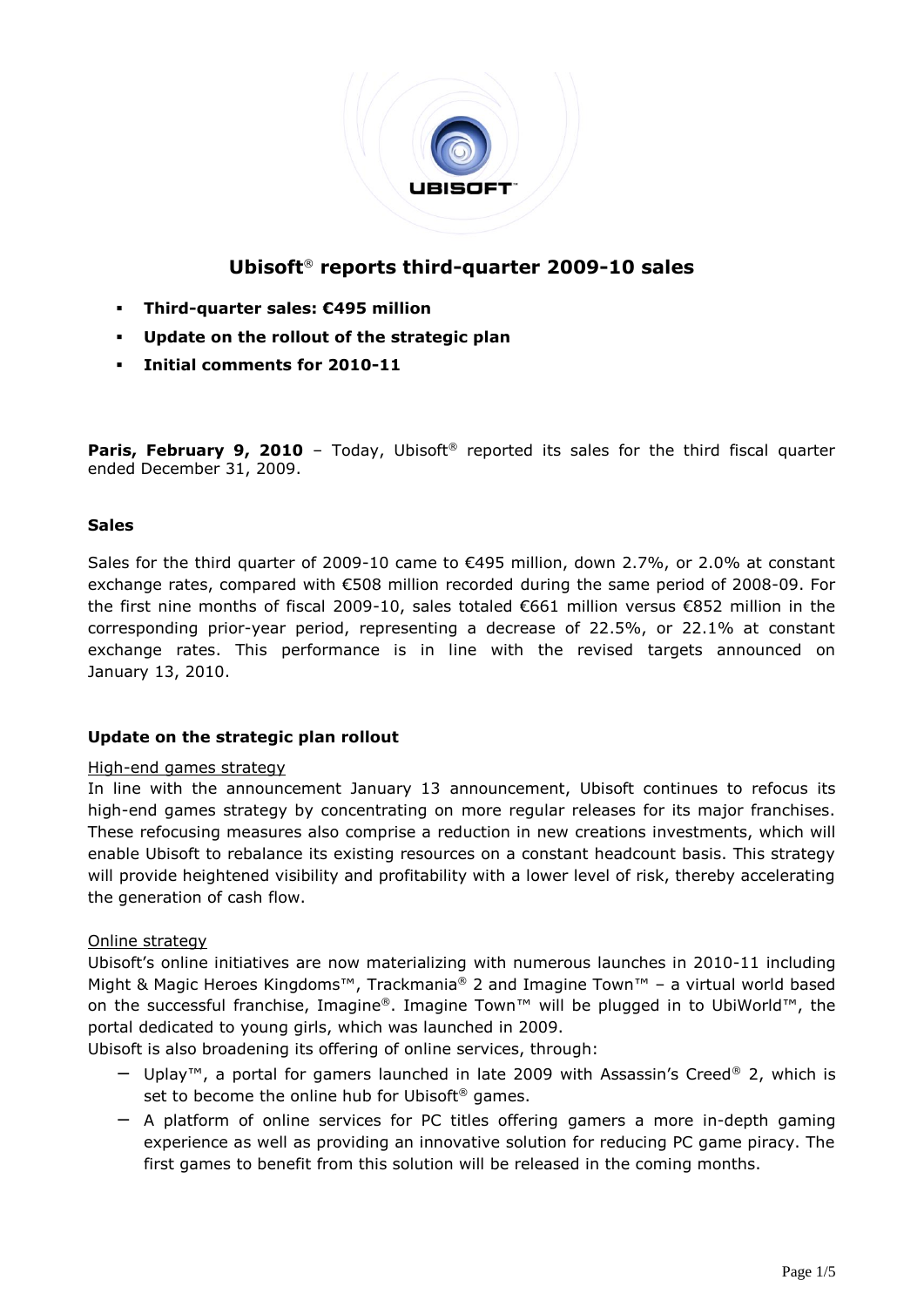## Casual games strategy

Lastly, Ubisoft<sup>®</sup> continues its initiatives in the growth segments of the casual market, in which there is still a large potential to tap. These include:

- − the launch of new games for the Wii™, by capitalizing on successful titles such as Just Dance™;
- − numerous projects for the launch of Natal and several games for the PLAYSTATION® 3 Motion Controller as well as Facebook.

The Group's exposure to the Nintendo DS™ segment has been significantly reduced, resulting in a sharp decrease in external investments.

## **Outlook**

#### Sales for the fourth quarter of 2009-10

The fourth quarter will see the following main releases:

- − Assassin's Creed® 2: Director's cut edition for PC
- − Red Steel® 2 for Wii™
- − The Settlers 7: Paths to a Kingdom™ for PC
- − Silent Hunter® 5: Battle of the Atlantic for PC

The Group expects fourth-quarter 2009-10 sales to come in at around €200 million, approximately 3% lower than in the fourth quarter of 2008-09.

#### Targets for full-year 2009-10

Ubisoft confirms the recently revised targets for full-year 2009-10 : Sales of around €860 million and a current operating loss before stock-based compensation of around €50 million.

#### Initial comments for 2010-11

Ubisoft expects to return to profitable growth and positive cash-flow in 2010-11. This guidance is based on the following assumptions and considerations:

- − A stable market in 2010.
- − The launch of at least 7 franchise titles (Tom Clancy's Splinter Cell Conviction™, Driver<sup>®</sup>, Prince of Persia The Forgotten Sands™, Assassin's Creed®, Tom Clancy™'s Ghost Recon<sup>®</sup> and Raving Rabbids<sup>®</sup> have already been announced), as well as at least 2 new brands (R.U.S.E™ has already been announced) and at least 5 online games (Imagine®, Trackmania® 2 and Might & Magic Heroes Kingdoms™ have already been announced).
- − Stable back-catalog sales and a slight decrease for casual sales.
- − A significantly improved gross margin due to:
	- a product mix in favor of franchises for Xbox 360 $^{\circ}$  and PLAYSTATION $^{\circ}$  3
	- better profitability for the back-catalog and casual segment
	- first revenues from online games.
- − An increase in R&D depreciation due to the launch of numerous high-end franchise titles. This charge should be similar to the amount of development costs capitalized during the year, which is expected to be on par with 2009-10.
- − A slight decrease in SG&A expenses as a percentage of sales.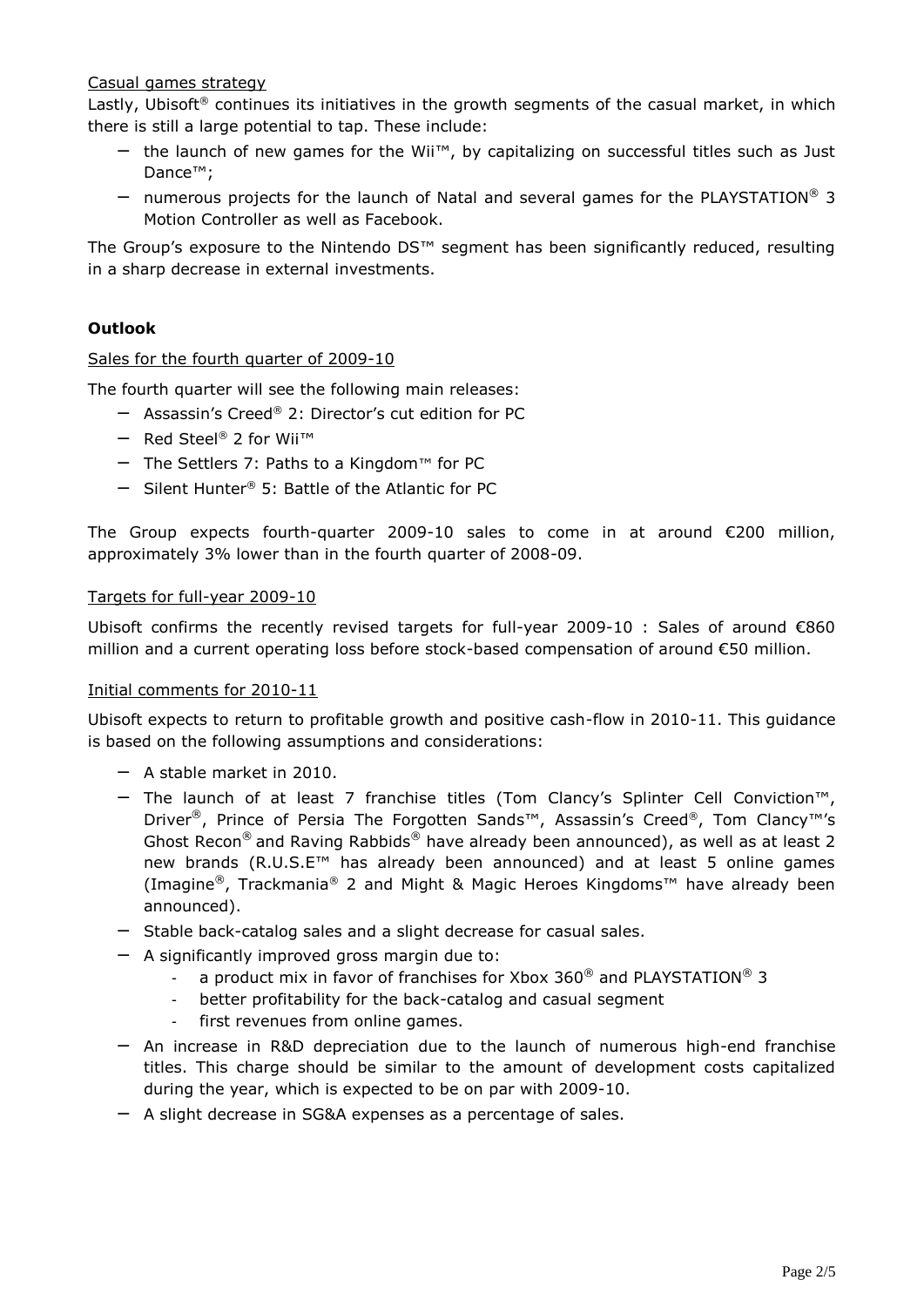**Contact** Investor Relations Jean-Benoît Roquette Head of Investor Relations + 33 1 48 18 52 39 [Jean-benoit.roquette@ubisoft.com](mailto:Jean-benoit.roquette@ubisoft.com)

#### **Disclaimer**

This statement may contain estimated financial data, information on future projects and transactions and future business results/performance. Such forward-looking data are provided for estimation purposes only. They are subject to market risks and uncertainties and may vary significantly compared with the actual results that will be published. The estimated financial data have been presented to the Board of Directors and have not been audited by the Statutory Auditors. (Additional information is specified in the most recent Ubisoft Registration Document filed on July 1, 2009 with the French Financial Markets Authority (*l'Autorité des marchés financiers*)).

#### **About Ubisoft**

Ubisoft is a leading producer, publisher and distributor of interactive entertainment products worldwide and has grown considerably through a strong and diversified line-up of products and partnerships. Ubisoft has offices in 28 countries and sales in 55 countries around the globe. It is committed to delivering high-quality, cutting-edge video game titles to consumers. Ubisoft generated sales of €1 058 million for the 2008-09 fiscal year. To learn more, please visit [www.ubisoftgroup.com](http://www.ubisoftgroup.com/)

*© 2010 Ubisoft Entertainment. All Rights Reserved. Assassin's Creed, Uplay, Trackmania, Might & Magic Heroes Kingdoms, Imagine, Imagine Town, Just Dance, Rabbids, Red Steel, The Settlers, Silent hunter, Tom Clancy, Splinter*  Cell Conviction, Ghost Recon, R.U.S.E, Driver, Ubiworld, Ubisoft and the Ubisoft logo are trademarks of Ubisoft *Entertainment in the U.S. and/or other countries.*

*© 2009 Ubisoft Entertainment. All Rights Reserved. Based on Prince of Persia® created by Jordan Mechner. Prince of Persia and Prince of Persia The Forgotten Sands are trademarks of Jordan Mechner in the US and/or other countries used under license by Ubisoft Entertainment.*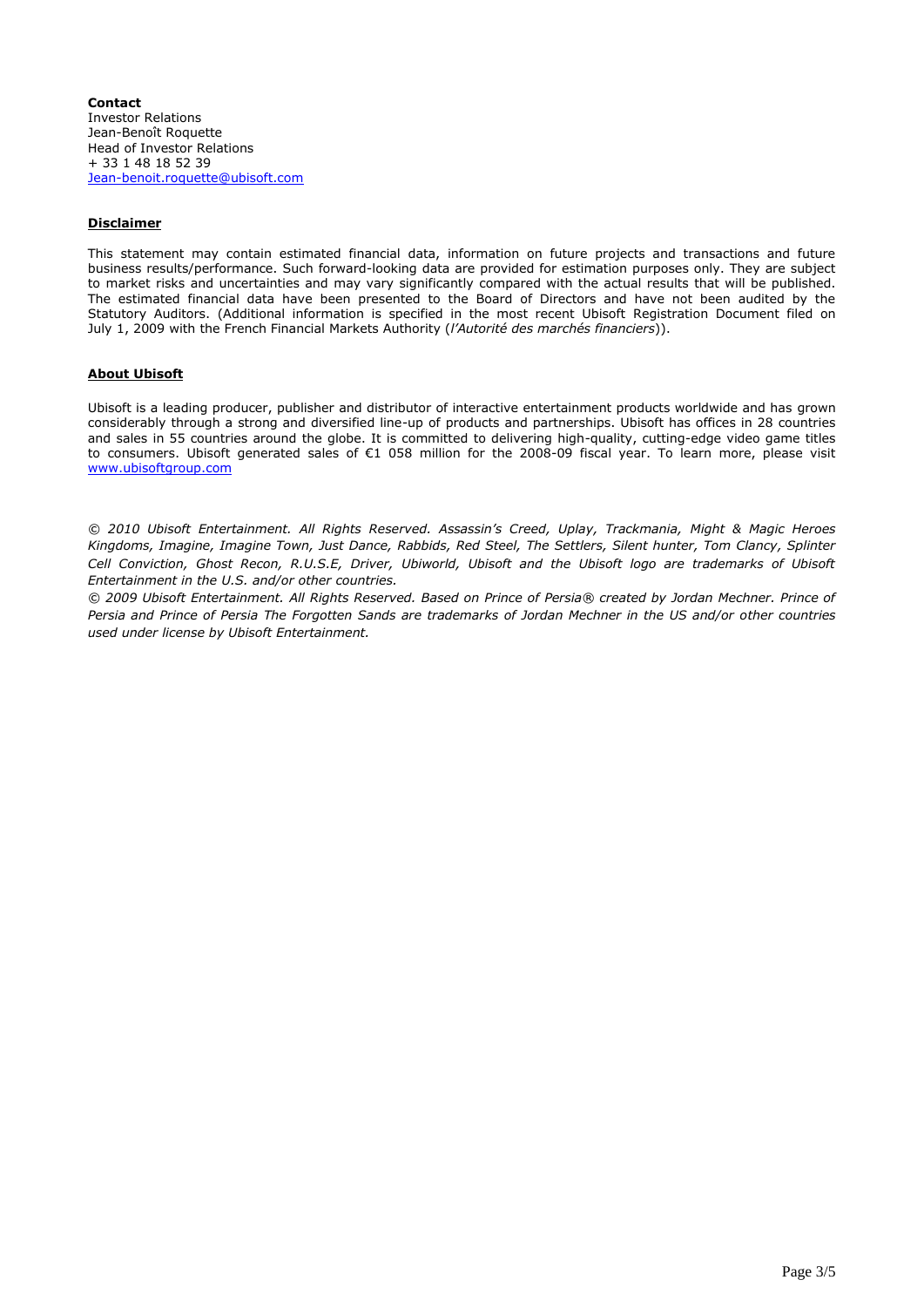# *APPENDICES*

# **Breakdown of sales by geographic region**

|               | % Sales    | % Sales    | % Sales             | % sales             |
|---------------|------------|------------|---------------------|---------------------|
|               | Q3 2009/10 | 03 2008/09 | 9 months<br>2009/10 | 9 months<br>2008/09 |
| Europe        | 49%        | 55%        | 48%                 | 57%                 |
| North America | 45%        | 40%        | 44%                 | 37%                 |
| Rest of world | 6%         | 5%         | 7%                  | 6%                  |
| <b>TOTAL</b>  | 100%       | 100%       | 100%                | 100%                |

### **Breakdown of sales by platform**

|                            | Q3 2009/10 | Q3 2008/09 | 9 months<br>2009/10 | 9 months<br>2008/09 |
|----------------------------|------------|------------|---------------------|---------------------|
| Nintendo DS™               | 11%        | 26%        | 14%                 | 31%                 |
| <sub>PC</sub>              | 2%         | 7%         | 6%                  | 8%                  |
| PlayStation <sup>®</sup> 2 | 0%         | 1%         | $1\%$               | 1%                  |
| PLAYSTATION <sup>®</sup> 3 | 30%        | 22%        | 26%                 | 21%                 |
| <b>PSP™</b>                | 3%         | 2%         | 4%                  | 2%                  |
| Wii™                       | 21%        | 18%        | 21%                 | 15%                 |
| XBOX 360™                  | 30%        | 24%        | 26%                 | <b>20%</b>          |
| Autres                     | 2%         | $0\%$      | 2%                  | 0%                  |
| <b>TOTAL</b>               | 100%       | 100%       | 100%                | 100%                |

# **Breakdown of sales by business line**

|              | Q3 2009/10 | Q3 2008/09 | 9 months<br>2009/10 | 9 months<br>2008/09 |
|--------------|------------|------------|---------------------|---------------------|
| Development  | 96%        | 89%        | 90%                 | 83%                 |
| Publishing   | 3%         | 6%         | 7%                  | 9%                  |
| Distribution | $1\%$      | 5%         | 3%                  | 8%                  |
| <b>TOTAL</b> | 100%       | 100%       | <b>100%</b>         | 100%                |